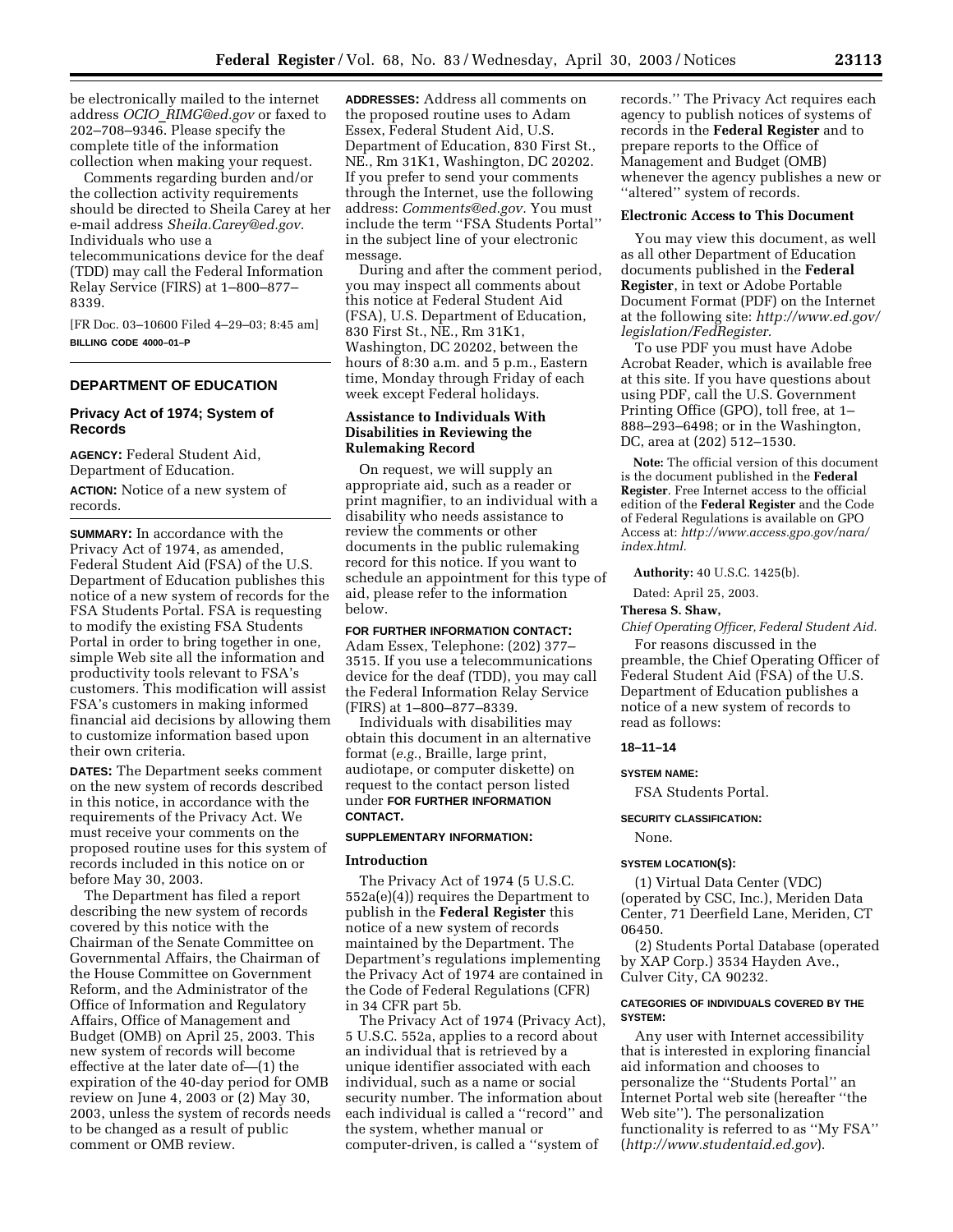### **CATEGORIES OF RECORDS IN THE SYSTEM:**

Records will include the information listed below. It is optional for the user to enter this information. This list is not all-inclusive, but it is a sample of the types of information that may be entered by the user. (*See* Appendix at the end of the Notice for a listing of the types of records collected). Some of the information requested in the Web site includes such information as: User's name; User's address(es); User's e-mail; User's personal information, such as social security number, date of birth, marital status, and telephone number; User's high school information such as current grade level, courses taken, grades, and activities; User's educational information, such as educational level, degree, etc.; User's interests such as job interests, values, and college preferences; Scores from User's standardized tests such as SAT or ACT; Parent's information such as address and veteran status; Spouse's information such as name and address; User's employment/work history; and User's bookmarks (URL's) Students will have the option of choosing the data to enter into the text fields. The Web site also includes a short survey where information about user experiences and opinions of the FSA Students Portal is stored for future Web site enhancement. While the surveys are not intended to be able to identify a particular user, some users may choose to include personally identifiable information in some text fields. (For instance if they have a question that requires a response.)

### **AUTHORITY FOR MAINTENANCE OF THE SYSTEM:**

Title IV of the Higher Education Act of 1965, as amended, 40 U.S.C. 1425 (b), and 44 U.S.C. Chapter 35.

#### **PURPOSE(S):**

The primary reason for storing the records of users of the Web site is to provide them with better service. The information stored by the Web site will be used for the following reasons:

• To allow the Web site to provide information relevant and targeted to the user (information about schools, loans, organizations, etc.)

• To assist with filling out applications to colleges and universities (*i.e.*, enter the information only once)

• To ''prepopulate'' the electronic Free Application for Federal Student Aid (FAFSA)

• To store personal information so that it can be retrieved later without having to start over (such as schools, programs, majors, loan information of interest to a specific user)

• Some fields are used to help indicate which of the records are active (such as last modified date)

• Some fields are used for security reasons (*e.g.* User ID, password, and password expiration).

### **ROUTINE USES OF RECORDS MAINTAINED IN THE SYSTEM, INCLUDING CATEGORIES OF USERS AND THE PURPOSES OF SUCH USES:**

The Department of Education (Department) may disclose information contained in a record in this system of records under the routine uses listed in this system of records without the consent of the individual if the disclosure is compatible with the purposes for which the record was collected. These disclosures may be made on a case-by-case basis or, if the Department has complied with the computer matching requirements of the Act, under a computer matching agreement.

(1) *Freedom of Information Act (FOIA) Advice Disclosure.* The Department may disclose records to the Department of Justice (DOJ) and the Office of Management and Budget if the Department seeks advice regarding whether records maintained in the system of records are required to be released under the FOIA and the Privacy Act of 1974.

(2) *Disclosure to the DOJ.* The Department may disclose records to the DOJ to the extent necessary for obtaining DOJ advice on any matter relevant to an audit, inspection, or other inquiry related to the programs covered by this system.

(3) *Contract Disclosure.* If the Department contracts with an entity for the purposes of performing any function that requires disclosure of records in this system to employees of the contractor, the Department may disclose the records to those employees. Before entering into such a contract, the Department shall require the contractor to maintain Privacy Act safeguards as required under 5 U.S.C. 552a(m) with respect to the records in the system.

(4) *Litigation and Alternative Dispute Resolution (ADR) Disclosures.* 

(a) *Introduction.* In the event that one of the following parties is involved in litigation or ADR, or has an interest in litigation or ADR, the Department may disclose certain records to the parties described in paragraphs (b), (c), and (d) of this routine use under the conditions specified in those paragraphs:

(i) The Department, or any of its components; or

(ii) Any Department employee in his or her official capacity; or

(iii) Any Department employee in his or her official capacity where the

Department of Justice (DOJ) is requested to provide or arrange for representation of the employee;

(iv) Any Department employee in his or her individual capacity where the Department has agreed to represent the employee; or

(v) The United States where the Department determines that the litigation is likely to affect the Department or any of its components.

(b) *Disclosure to the Department of Justice (DOJ).* If the Department determines that disclosure of certain records to the DOJ, or attorneys engaged by DOJ, is relevant and necessary to litigation or ADR, and is compatible with the purpose for which the records were collected, the Department may disclose those records as a routine use to the DOJ.

(c) *Adjudicative disclosures.* If the Department determines that disclosure of certain records to an adjudicative body before which the Department is authorized to appear, an individual or entity designated by the Department or otherwise empowered to resolve or mediate disputes is relevant and necessary to the litigation or ADR, the Department may disclose those records as a routine use to the adjudicative body, individual, or entity.

(d) *Parties, counsels, representatives and witnesses.* If the Department determines that disclosure of certain records to a party, counsel, representative or witness is relevant and necessary to the litigation or ADR, the Department may disclose those records as a routine use to the party, counsel, representative or witness.

(5) *Research Disclosure.* The Department may disclose records to a researcher if an appropriate official of the Department determines that the individual or organization to which the disclosure would be made is qualified to carry out specific research related to functions or purposes of this system of records. The official may disclose records from this system of records to that researcher solely for the purpose of carrying out that research related to the functions or purposes of this system of records. The researcher shall be required to maintain Privacy Act safeguards with respect to the disclosed records.

(6) *Congressional Member Disclosure.*  The Department may disclose records to a member of Congress from the record of an individual in response to an inquiry from the member made at the written request of that individual. The Member's right to the information is no greater than the right of the individual who requested it.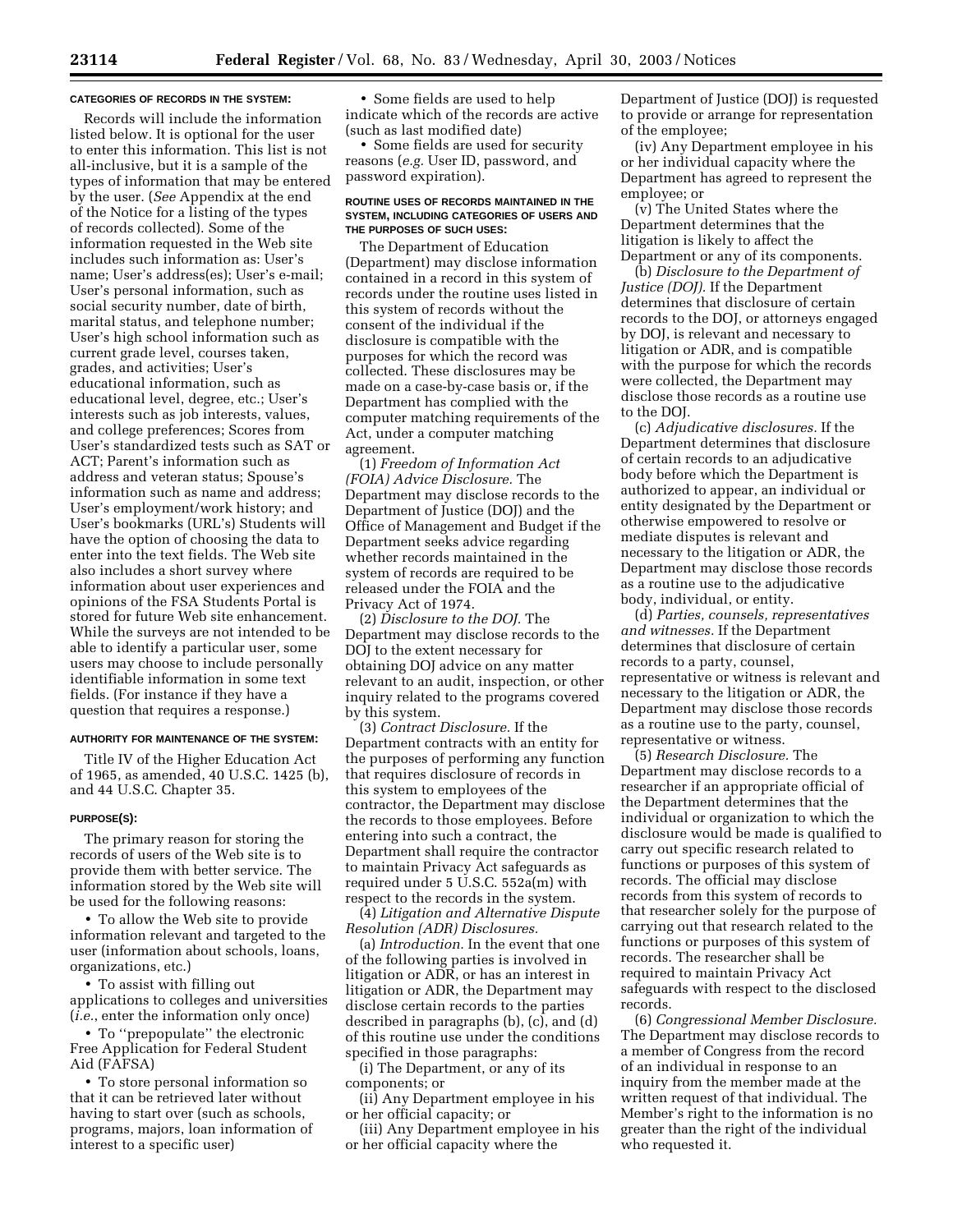(7) *Disclosure for Use By Law Enforcement Agencies.* The Department may disclose information to any Federal, State, local or other agencies responsible for enforcing, investigating, or prosecuting violations of administrative, civil, or criminal law or regulation if that information is relevant to any enforcement, regulatory, investigative or prosecutorial responsibility within the entity's jurisdiction.

(8) *Enforcement Disclosure.* In the event that information in this system of records indicates, either on its face or in connection with other information, a violation or potential violation of any applicable statute, regulation, or order of a competent authority, the Department may disclose the relevant records to the appropriate agency, whether foreign, Federal, State, Tribal, or local, charged with the responsibility of investigating or prosecuting that violation or charged with enforcing or implementing the statute, Executive order, rule, regulation, or order issued pursuant thereto.

(9) *Employment, Benefit, and Contracting Disclosure.* 

(a) *For Decisions by the Department.*  The Department may disclose a record to a Federal, State, or local agency maintaining civil, criminal, or other relevant enforcement or other pertinent records, or to another public authority or professional organization, if necessary to obtain information relevant to a decision concerning the hiring or retention of an employee or other personnel action, the issuance of a security clearance, the letting of a contract, or the issuance of a license, grant, or other benefit.

(b) *For Decisions by Other Public Agencies and Professional Organizations.* The Department may disclose a record to a Federal, State, local, or foreign agency or other public authority or professional organization, in connection with the hiring or retention of an employee or other personnel action, the issuance of a security clearance, the reporting of an investigation of an employee, the letting of a contract, or the issuance of a license, grant, or other benefit, to the extent that the record is relevant and necessary to the receiving entity's decision on the matter.

(10) *Employee Grievance, Complaint or Conduct Disclosure.* The Department may disclose a record in this system of records to another agency of the Federal Government if the record is relevant to one of the following proceedings regarding a present or former employee of the Department: complaint, grievance, discipline or competence

determination proceedings. The disclosure may only be made during the course of the proceeding.

(11) *Labor Organization Disclosure.*  The Department may disclose records from this system of records to an arbitrator to resolve disputes under a negotiated grievance procedure or to officials of labor organizations recognized under 5 U.S.C. chapter 71 when relevant and necessary to their duties of exclusive representation.

(12) *Disclosure to Providers of Webbased Postsecondary Education Admissions Applications.* The Department may disclose records in this system of records to providers of Webbased postsecondary educational institution admissions applications so that users of the Web site may ''prepopulate'' their college or university admissions applications with their own registration information that was previously saved on the Web site. (See Appendix at the end of the Notice where registration information is identified as ''Data Collected in Students Portal Modules'').

### **DISCLOSURES TO CONSUMER REPORTING AGENCIES:**

Not applicable to this system of records.

# **POLICIES AND PRACTICES FOR STORING, RETRIEVING, ACCESSING, RETAINING, AND DISCLOSING OF RECORDS IN THE SYSTEM:**

# **STORAGE:**

A majority of the Student data will be stored in a database (SQL Server 2000) maintained at XAP Corp. The student data is also stored in an Oracle database at the Virtual Data Center (VDC). Each location includes safeguards, including physical security of the server room, firewalls, etc.

#### **RETRIEVABILITY:**

Each record in this system is indexed and retrieved by a user name and password that is created by the user of the *http://www.studentaid.ed.gov* Web site.

### **SAFEGUARDS:**

All users of this system will have a unique user ID with a personal identifier.

This system does not use persistent cookies (data that a web server causes to be placed on a user's hard drive) to implement personalization. It is the policy of the Department to prohibit the use of persistent cookies on U.S. Department of Education web sites except where: there is a compelling need; there are appropriate safeguards in place; the use is personally approved by the Secretary of Education; and there

is clear and conspicuous notice to the public.

All physical access to the U.S. Department of Education web site and the sites of Department contractors where this system of records is maintained, is controlled and monitored by security personnel who check each individual entering the building for his or her employee or visitor badge.

The computer system employed by the U.S. Department of Education offers a high degree of resistance to tampering and circumvention. This security system limits data access to the Department, and contract staff on a ''need to know'' basis, and controls individual users' ability to access and alter records within the system.

### **RETENTION AND DISPOSAL:**

FSA Students Portal customers can remove any information about their web preferences (*i.e.*, the subjects, levels of education, types of resources, and audience-targeted materials in which they are interested), as well as any bookmarks or saved searches they have stored on the Department's web pages. U.S. Department of Education customers, however, cannot delete their names, zip codes, or e-mail addresses from the system (although they can replace it with other information). The system, however, automatically will purge any unused accounts after a certain period of disuse. National Archives and Records Administration General Records Schedule 20, Item 1.c provides disposal authorization for electronic files and hard-copy printouts created to monitor system usage, including, but not limited to, log-in files, password files, audit trail files, system usage files, and cost-back files used to assess charges for system use. Records will be deleted or destroyed when the agency determines they are no longer needed for administrative, legal, audit, or other operational purposes.

#### **SYSTEM MANAGERS AND ADDRESS:**

General Manager, Students Channel, Federal Student Aid, U.S. Department of Education, 830 First Street, NE., Washington, DC 20202.

#### **NOTIFICATION PROCEDURE:**

If you wish to determine whether a record exists regarding you in this system of records, you may gain access to the system by entering your user name and password to the *http:// www.studentaid.ed.gov* Web site. Individuals may also present their requests in writing or in person by contacting the system administrator through the *fsa.portals@ed.gov* e-mail address or at the above address. If you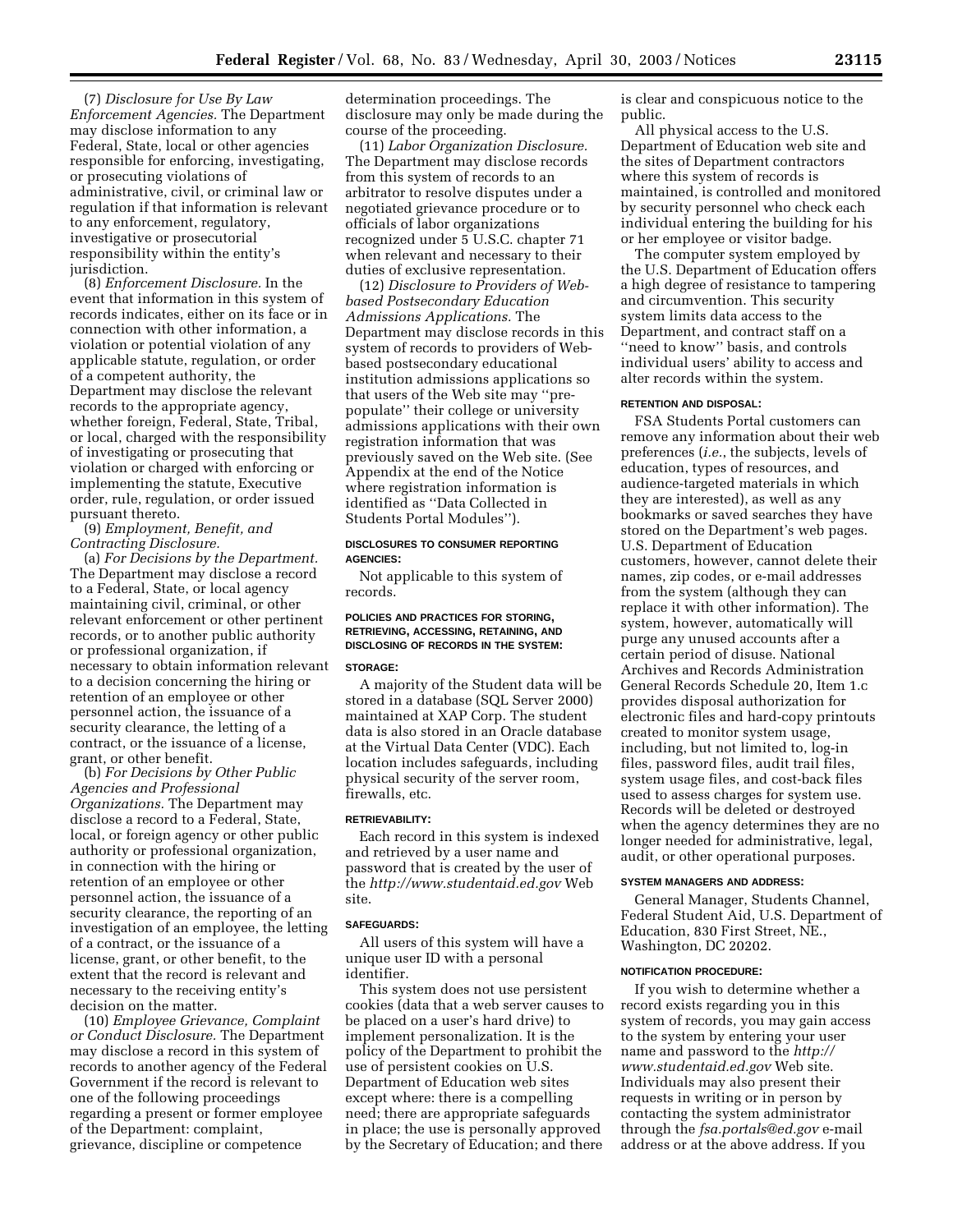wish to determine whether a record exists about you in the system of records, provide the system manager with your name, date of birth and social security number. Your request for notification must meet the requirements of the regulations at 34 CFR 5b.5, including proof of identity.

### **RECORD ACCESS PROCEDURES:**

Users will be granted access to their own record via the *http:// www.studentaid.ed.gov* Web site when they are able to provide their User ID and password. Otherwise, users wishing to gain access to records in this system of records must contact the system manager at *fsa.portals@ed.gov* e-mail address or at the above address and follow the steps outlined in the Notification procedure. Request to access a record must also reasonably specify the record contents sought and otherwise meet the requirements of the regulations at 34 CFR 5b.5, including proof of identity.

### **CONTESTING RECORD PROCEDURES:**

If you wish to change the content of a record in this system of records, you may gain access to the system and alter the record via the *http:// www.studentaid.ed.gov* Web site and using the system edits and update function. Otherwise, you must contact the system manager at *fsa.portals@ed.gov* e-mail address or at the above address and follow the steps outlined in the Notification procedure.

Requests to amend a record must also reasonably identify the record, specify the information being contested, and otherwise meet the regulations at 34 CFR 5b.7.

### **RECORD SOURCE CATEGORIES:**

Information in this system is obtained from customers who use the *http:// www.studentaid.ed.gov* Web site and complete the optional web site personalization referred to as ''My FSA''. The ''My FSA'' personalization form provides the information contained within the system.

## **SYSTEM EXEMPTED FROM CERTAIN PROVISIONS OF THE ACT:**

None.

# **Appendix—FSA Students Portal Fields**

Attribute (Description)

- Profile
	- User Name
	- First Name
	- Last Name
	- email address
	- Password
	- Password Hint • Fax Number
	- Prefix
	- Suffix
- Social Security Number
- Affiliation
- Telephone Number
- Date Created
- Date Modified
- Date Password Expires • Date of Birth
- Education Level
- State Residence
- State School
- School Name
- Major
- Country
- Modified By
- Password Hint Question
- Password Hint Answer
- Edpack (Edpack stores favorites for the user) • Applications List (List of College
	- Applications in process/submitted) College List (Store a list of Colleges the user is interested in from College Search/ Wizard)
	- • Career List (Store List of interesting Careers from the Self Assessment Tool)
	- Financial Aid List (Store Scholarships, Loans, and Cost of attendance Info for schools in the Edpack)
	- • Calendar Events (See Calendar Events Section Below)
	- • User Profile (Access User data from Applications)
	- • Bookmarks list (Stores a list of links/ bookmarks for the user (some generated by the system, others entered by the user))
- Self Assessment
- JobInterest (Stores a list of jobs the user finds interesting, the list is dynamic (database driven)
- These describe how it applies to me
- MeTools (like to work with animals, tools, or machines)
- MeMath (study math or science)
- MeCreate (creative activities)
- MeHelpOthers (Helping others)
- MeLeadership (Lead and pursuade)
- MeOrdered (work in an orderly way) These describe how I compare to others my age
- CompTools (like to work with animals, tools, or machines)
- CompMath (study math or science)
- CompCreate (creative activities)
- CompHelp (Helping others)
- CompLeadership (Lead and pursuade)
- CompOrdered (work in an orderly way)
- To what extent do I value
- ValueTools (like to work with animals, tools, or machines)
- ValueScience (study math or science)
- ValueCreate (creative activities)
- ValueHelp (Helping others)
- • ValueLeadership (Success in
- politics,leadership, or business) • ValueSuccess (success in business)
- How do I see myself
- • AmPractical (like to work with animals, tools, or machines)
- AmPrecise (study math or science)
- AmArtistic (creative activities)
- AmHelpful (Helping others)
- AmAmbitious (Lead and pursuade)
- AmOrderly (work in an orderly way)
- These are true of me
	- • TruePractical (like to work with animals, tools, or machines)
- TruePrecise (study math or science)
- TrueArtistic (creative activities)
- TrueHelpful (Helping others)
- TrueAmbitious (Lead and pursuade)
- TrueOrderly (work in an orderly way) Career Finder Interest Areas
	- Realistic
	- **Investigative**
	- Artistic
	- Social
	- **Enterprising**
	- Conventional
	- Industry (Pick an Industry of interest from a list)
- General Work Activities (Pick from a list) Abilities
	- Knowledge-Based
	- Physical Dexterity
	- Physical Strength
	- Sensory Abilities
	- Work Environment (Indoor/Outdoor)
- College Finder/College Matching Wizard
	- CollegeType (2 year/4year/trade)
	- CollegePublic (Public or Private)
	- • CollegePublicWeight (How important is this factor)

• CollegeCityType (Small Town/Big City) • CollegeCityTypeWeight (How important

• CollegeSizeWeight (How important is

• ClassSizeFr (Class size freshman year) ClassSizeUpper (Class size for upper

• InStateCost (Pick from a range of costs)

• OCHweight (How important is this

• Sport1 (Sports that interest the user)<br>• Sport2

• FratSorority (Does the campus have

• Fsweight (How important is this factor) • StActivity (Choose from a list)

• HBC (Historically Black college)

• A majority of the fields used here are already captured in the college

• Heritage1 (Choose up to 4 from a list)

• Activities List (Pick from a number of activities grouped by category (Business/

application (Personal Info, Address Info, HS Info, College Info, Testing Info,

- CollegeState1 (Location)
- CollegeState2 • CollegeState3

is this factor) • CollegeSize

this factor)

Major<sub>2</sub> • Major3 • GPArange • ACTscoreRange • SATscoreRange

• OutStateCost • HelpOffCampHousing • OnCampusHousing

factor)

Sport<sub>2</sub> • Sport3

• Coed

Fraternities/Sororities)

• ReligousAffiliation

Scholarship Search

Parents Info) • MaritalStatus

• CurrentGradeLevel • EnrollmentStatus

• Heritage2 Heritage<sub>3</sub> • Heritage4

division courses) • StudentFacultyRatio • Major1 (Pick from a list)

• CollegeZip